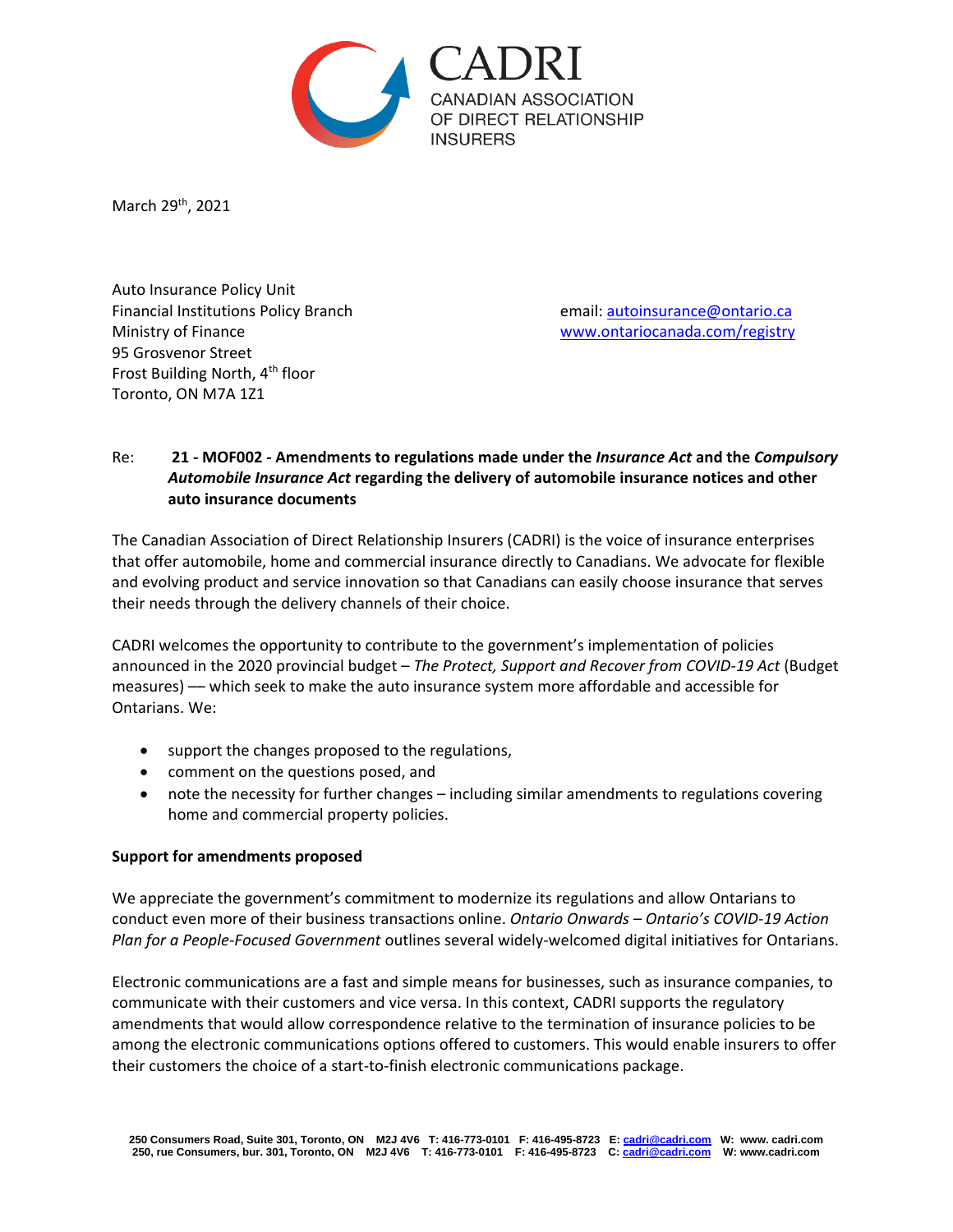### CADRI: Regulatory amendments affecting the delivery of automobile insurance notices and other auto insurance documents

Many insurance customers choose to have all their communications with their insurers come to them in electronic format. Those who prefer to continue to receive hard-copy, paper-based communications would continue to have that option.

#### **Ministry of Finance request for comments**

# **1. How would automobile insurers propose to implement the delivery of a notice of termination of an automobile insurance contract to an insured by electronic means?**

Our members may use different electronic delivery mechanisms to communicate with their customers securely and efficiently. In this context, taking a principle- and outcome-based approach to supervision enables choice for consumers and a competitive environment for insurers.

Among the outcomes which would aid the consumer experience:

- Clear communication from insurers to their customers about expanded digital delivery options, including how to opt in.
- Easy, accessible means for customers to update their communication preferences and contact information.
- Consent to receiving electronic communications that includes clear delineation of responsibilities of both the customer and the insurer.

# **2. Would the proposed regulation amendments with respect to delivery by an automobile insurer of a notice of termination of an automobile insurance contract to an insured by electronic means, if approved, increase the risk of disputes regarding whether an insurance contract has been properly transmitted?**

We have no reason to believe this change will lead to increased risk of disputes provided the amendments specify when and how such delivery is effective.

Some insurers may use secure online portals to post communications and documentation for consumers. Others may use email or other electronic means.

The *Electronic Commerce Act 2000* sets out robust protections for consumers and already applies to the delivery of most documents under the *Insurance Act*.

In the case of many electronic means (email, electronic portals etc.), delivery is instantaneous, and the amended regulation should specify that a document is considered delivered on the day after it is delivered by electronic means.

Finally, please note our comments relative to further proposed changes to avoid the potential occurrence of disputes.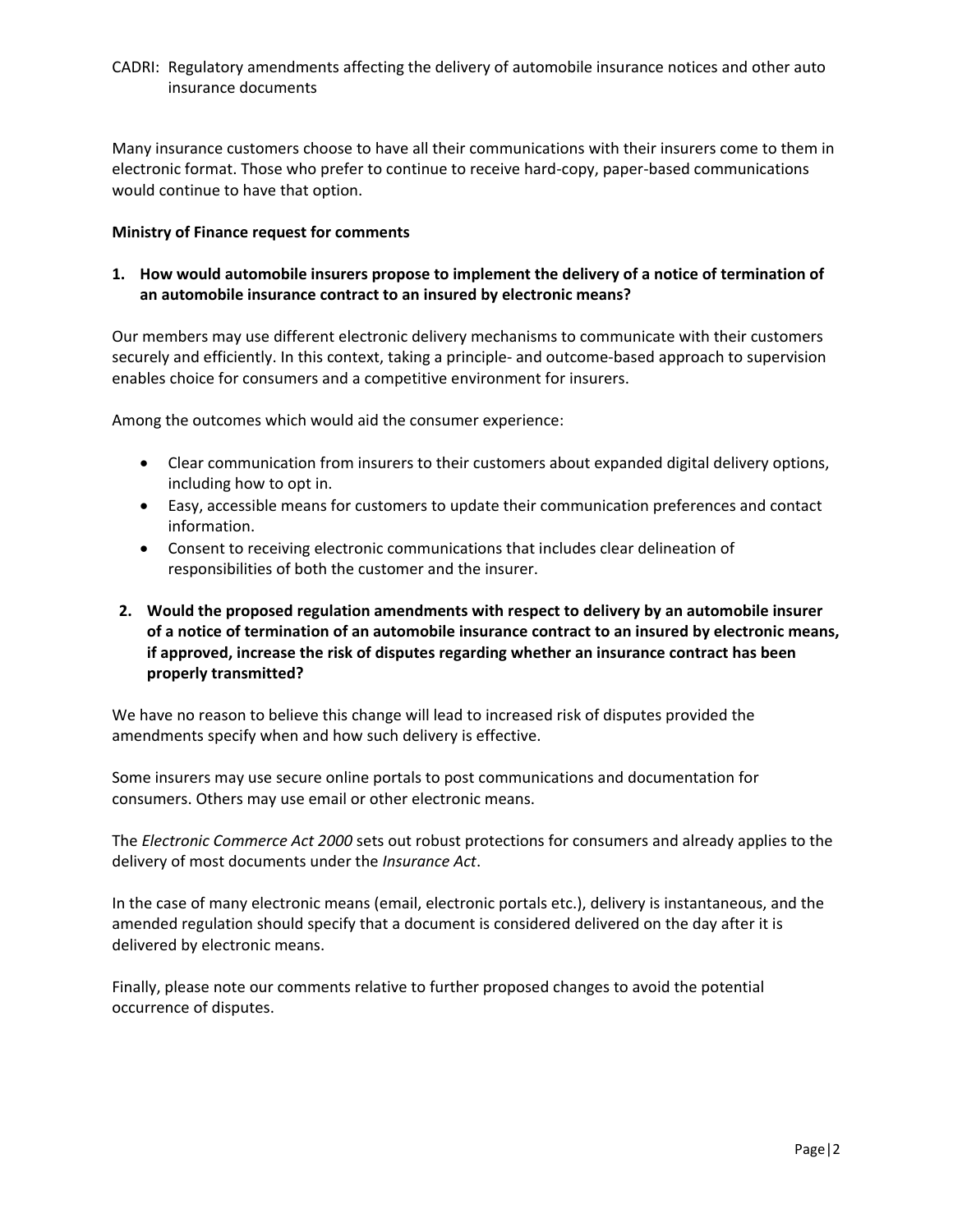CADRI: Regulatory amendments affecting the delivery of automobile insurance notices and other auto insurance documents

# 3. **Should the requirements for automobile insurers with respect to the delivery of a notice of termination of an automobile insurance contract to an insured by electronic means be prescriptive?**

Consumers benefit from a principle- and outcome-based approach to regulation that provides incentives for insurers to compete and options for consumers to choose among. In such an environment, insurers would be able to provide electronic notice solutions that are tailored to their customers' needs and integrated with their existing electronic communications delivery platforms.

#### **Further proposed changes**

Having reviewed the government's proposed changes, we would like to cite two other instances which require attention:

- O. Reg 777/93 statutory condition 11(5), and
- Section 148 of the *Insurance Act*, statutory condition 5.

To fully incorporate the addition of prepaid courier and electronic transmission as means of providing a notice of termination of the contract, we recommend that statutory condition 11(5) of O. Reg. 777/93 be updated to include the following as a new second sentence, to provide for a determinable date on which notice has been given if sent by courier or electronic transmission:

*For clause (b) of sub conditions (1.1) and (1.2), the day on which the insurer gives the notice by prepaid courier shall be deemed to be the day after the day of depositing the notice with the courier, and the day on which the insurer gives the notice by electronic means shall be deemed to be the day after the day the notice is delivered by electronic means.*

Without this change, it will be clear what day the clock starts for notices sent by registered mail, but not clear what day the clock will start for notices sent by electronic transmission and courier. This could lead to disputes and could serve as a disincentive to insurers using courier or electronic means to terminate contracts.

A second omission appears to be an amendment to statutory condition 5 of Section 148 of the *Insurance Act*, which governs how an insurer can send a termination notice under fire insurance policies. In our estimation, a revision is also required to stat condition 5. Without that revision, insurers will be unable to send notices of termination by electronic means for policies that cover the peril of fire (i.e. home and commercial property policies) without risk of a court ruling that the contract was not validly terminated. There is an unproclaimed amendment for statutory condition 5 that adds courier as a means of delivery but not electronic means.